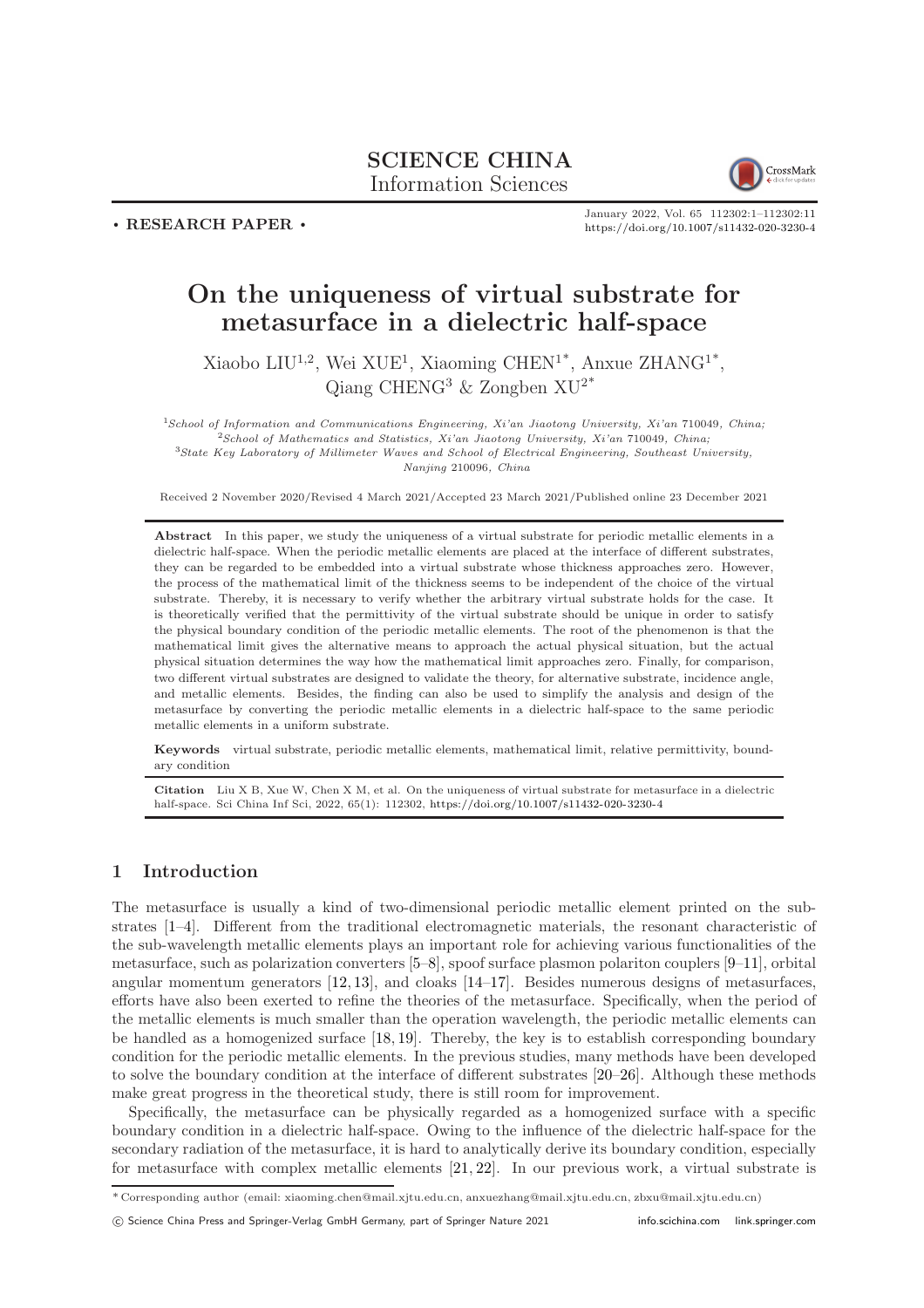<span id="page-1-0"></span>

Figure 1 (Color online) Periodic metallic elements (a) at the interface of substrates 1 and 2, and (b) in the virtual substrate.

mathematically introduced for periodic metallic elements in a dielectric half-space, which can convert the solution of the metasurface in a dielectric half-space into that in a homogenized virtual substrate [\[27\]](#page-10-17). Despite this, an important open problem is about the relative permittivity of the virtual substrate. Specifically, in order to make the updated model with virtual substrate boil down to the original physical model, the thickness of the virtual substrate is required to approach zero. However, the mathematical limit process seems to be independent of the virtual substrate, which means that the virtual substrate can be arbitrarily given. The problem concerns how to accurately convert the solution of the metasurface in a dielectric half-space into that in a virtual substrate. If the generic problem can be solved, only the periodic metallic elements in the homogenized substrate need to be theoretically considered, so that the solution of the boundary condition of the periodic metallic elements can be greatly simplified. Thus, it is necessary to verify whether an arbitrary zero-thickness virtual substrate can convert the solution of metasurface in a dielectric half-space into that in a virtual substrate.

In this paper, we study an almost zero-thickness virtual substrate for periodic metallic elements in a dielectric half-space. It is theoretically verified that, when a zero-thickness virtual substrate is introduced to cover the periodic metallic elements, the permittivity of the virtual substrate must be unique to satisfy the original boundary condition. Once the permittivity of the virtual substrate deviates from a specific value, the updated model with the virtual substrate is no longer valid. Finally, two different virtual substrates for comparison are designed and simulated to support the proposed theory, regardless of the substrate, incidence angle, and metallic elements. The theory not only demonstrates the uniqueness of the virtual substrate but also converts the solution of periodic metallic elements at the interface into that of the same periodic metallic elements in a homogenized substrate, which can greatly simplify the theoretical analysis and design of the boundary condition for the metasurface.

The rest of the paper is organized as follows. In Subsection 2.1, the permittivity of the virtual substrate is verified to be unique for periodic isotropic metallic elements. In Subsection 2.2, the permittivity of the virtual substrate is verified to be also unique for periodic anisotropic metallic elements. For comparison, two kinds of virtual substrates are adopted to verify the theory in Section 3. Finally, the conclusion is drawn in Section 4.

### 2 Theoretical analysis

As shown in Figure [1\(](#page-1-0)a), the periodic metallic elements are placed at the interface of substrates 1 and 2, where  $\varepsilon_1$  and  $\varepsilon_2$  are assumed to be the relative permittivity of the substrates 1 and 2, respectively. Here, the period of the metallic elements is assumed to be smaller than the operation wavelength. Thereby, the periodic metallic elements can be handled as a uniform surface. When the perpendicular polarized wave (TE) and parallel polarized wave (TM) waves  $E_{\text{inc}}$  obliquely impinge on the periodic metallic elements, the transmitted wave will exist in substrate 2 with the corresponding tangential transmission matrix  $T_{21}$ . Although many methods have been developed to directly solve the periodic metallic elements, the problem can be tackled in another way. Specifically, as shown in Figure [1\(](#page-1-0)b), the periodic metallic elements can be first placed in the virtual substrate with a relative permittivity of  $\varepsilon_v$  and a thickness of  $2h_y$  [\[27\]](#page-10-17). As the thickness approaches zero, the updated model in Figure [1\(](#page-1-0)b) boils down to the original one in Figure [1\(](#page-1-0)a). Thus, the solution of the periodic metallic elements in a dielectric half-space can be converted into that of the same periodic metallic elements in a uniform substrate, which can greatly simplify the study of the periodic metallic elements.

Although the above method has been previously verified, an important problem about the value of  $\varepsilon_v$ remains to be solved. No matter which value of  $\varepsilon_v$  is given, the updated model in Figure [1\(](#page-1-0)b) will boil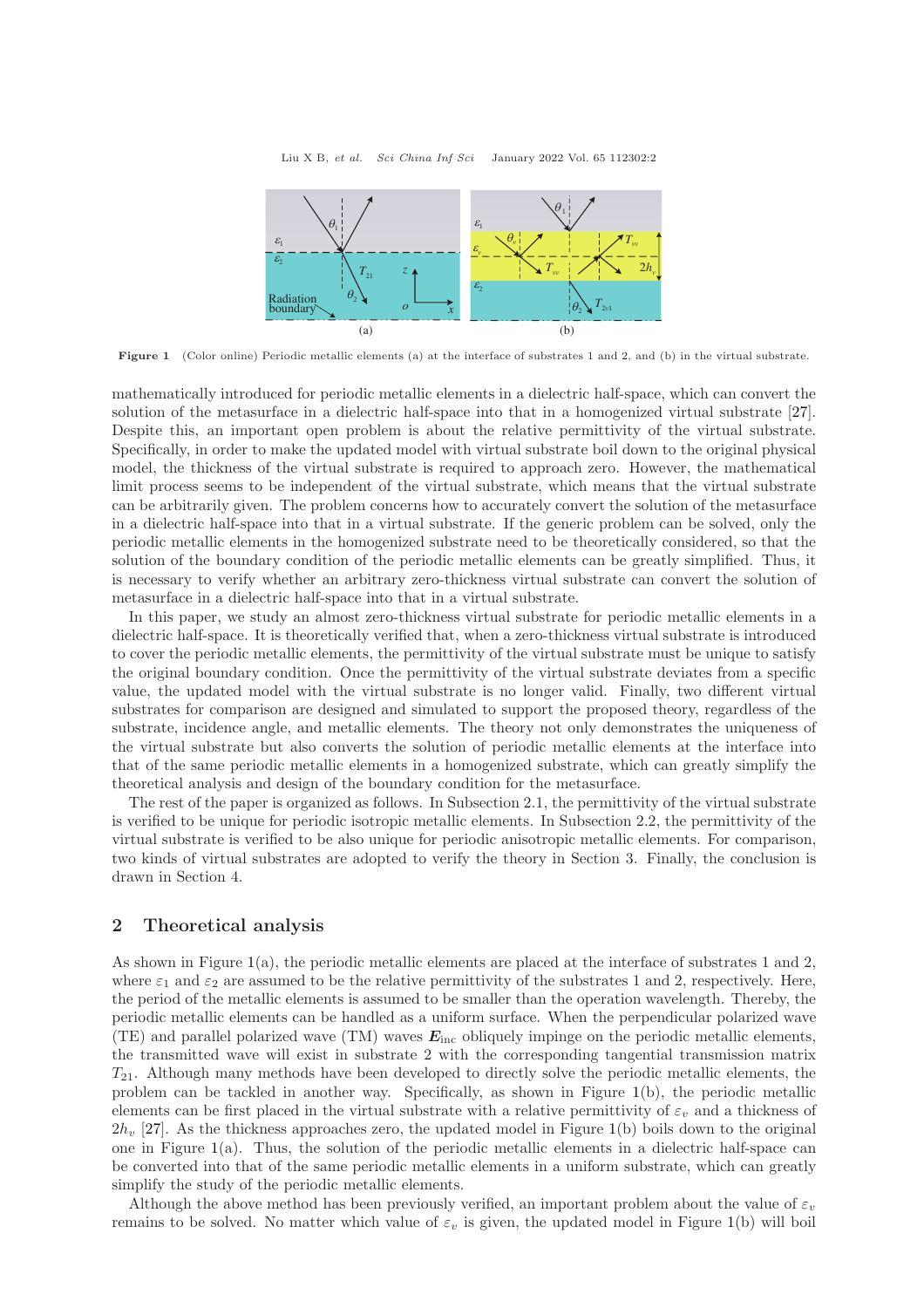<span id="page-2-0"></span>

Figure 2 (Color online) Transmission-lie model for the periodic isotropic metallic elements (a) at the interface of substrates 1 and 2, and (b) in the virtual substrate.

down to the original one in Figure [1\(](#page-1-0)a) with the mathematical limit  $h<sub>v</sub> \to 0$ . Thereby, the mathematical limit seems to be independent of the virtual substrate which can be arbitrarily given. Considering that  $\varepsilon_v = (\varepsilon_1 + \varepsilon_2)/2$  is analogously adopted for the virtual substrate directly without rigorous discussion in the previous work, it is necessary to verify whether other zero-thickness virtual substrates are also valid for the periodic metallic elements as the original one. Thus, the uniqueness of the virtual substrate will be studied for the virtual substrate in the sequel.

#### 2.1 Uniqueness of virtual substrate for periodic isotropic metallic elements

The study is first conducted for periodic isotropic metallic elements. In this case, there will not be polarization conversion for the TE or TM incident wave, the tangential electrical and magnetic fields with the normal propagation constant are regarded as the voltage and current, respectively. In this case, the periodic isotropic metallic elements can be handled as parallel scalar impedance in the transmission-line model, and the substrates can be similarly handled as transmission lines with corresponding characteristic impedances. For brevity, the solution is only conducted for the TM wave here, while the TE wave case can be handled in a similar way.

Specifically, as shown in Figure [2,](#page-2-0) for the obliquely incident TM waves,  $Z_{21}^{\text{TM-TM}}$  and  $Z_{vv}^{\text{TM-TM}}$  are assumed to denote the parallel impedances of the periodic isotropic metallic elements in the dielectric half-space and the virtual substrate, respectively. Thereby, the corresponding transmission coefficient can be derived according to the transmission-line theory as follows.

First, as shown in Figure [2\(](#page-2-0)a), the tangential transmission coefficient  $T_{21}^{TM}$  is given by

$$
T_{21}^{\text{TM}} = \frac{Z_{21}^{\text{TM-TM}} \| Z_2^{\text{TM-TM}} - Z_1^{\text{TM-TM}}}{Z_{21}^{\text{TM-TM}} \| Z_2^{\text{TM-TM}} + Z_1^{\text{TM-TM}} + 1}
$$
(1)

with

$$
\frac{1}{Z_{21}^{\text{TM-TM}} \| Z_2^{\text{TM}} } = \frac{1}{Z_{21}^{\text{TM-TM}}} + \frac{1}{Z_2^{\text{TM}}} = \frac{1}{Z_{21}^{\text{TM-TM}}} + \frac{\sqrt{\varepsilon_0 \varepsilon_2}}{\sqrt{\mu_0 \cos \theta_2}},
$$
(2)

where  $Z_1^{\text{TM}} = Z_1 \cos \theta_1$  and  $Z_2^{\text{TM}} = Z_2 \cos \theta_2$  are the TM wave impedances of substrates 1 and 2 respectively, and  $\theta_2$  is the transmission angle in substrate 2.

Next, as shown in Figure [2\(](#page-2-0)b), the tangential transmission coefficient  $T_{2v1}^{TM}$  is solved as

$$
T_{2v1}^{\text{TM}} = \frac{Z_b^{\text{TM}} - Z_1^{\text{TM}}}{Z_b^{\text{TM}} + Z_1^{\text{TM}}} + 1
$$
\n(3)

with

$$
Z_a^{\text{TM}} = Z_v^{\text{TM}} \frac{Z_2^{\text{TM}} + jZ_v^{\text{TM}} \tan(\sqrt{\varepsilon_v} k_0 \cos \theta_v h_v)}{Z_v^{\text{TM}} + jZ_z^{\text{TM}} \tan(\sqrt{\varepsilon_v} k_0 \cos \theta_v h_v)},
$$
  
\n
$$
Z_b^{\text{TM}} = Z_v^{\text{TM}} \frac{Z_{vv}^{\text{TM-TM}} || Z_a^{\text{TM}} + jZ_v^{\text{TM}} \tan(\sqrt{\varepsilon_v} k_0 \cos \theta_v h_v)}{Z_v^{\text{TM}} + j(Z_{vv}^{\text{TM-TM}} || Z_a^{\text{TM}}) \tan(\sqrt{\varepsilon_v} k_0 \cos \theta_v h_v)},
$$
\n(4)

where  $Z_{1}^{TM}$  and  $Z_{v}^{TM}$  are the TM wave impedances for the substrate 1 and the virtual substrate, respectively;  $Z_a^{\text{TM}}$  and  $Z_b^{\text{TM}}$  are the equivalent TM impedances at the lower interface of the periodic metallic elements and the upper interface of the virtual substrate, respectively;  $\sqrt{\varepsilon_v} k_0 \cos \theta_v$  is the normal propagation wave number in the virtual substrate for tangential fields;  $\theta_v$  is the transmission angle in the virtual substrate and satisfies the following refraction law:

$$
\sqrt{\varepsilon_v} \sin \theta_v = \sqrt{\varepsilon_1} \sin \theta_1 = \sqrt{\varepsilon_2} \sin \theta_2. \tag{5}
$$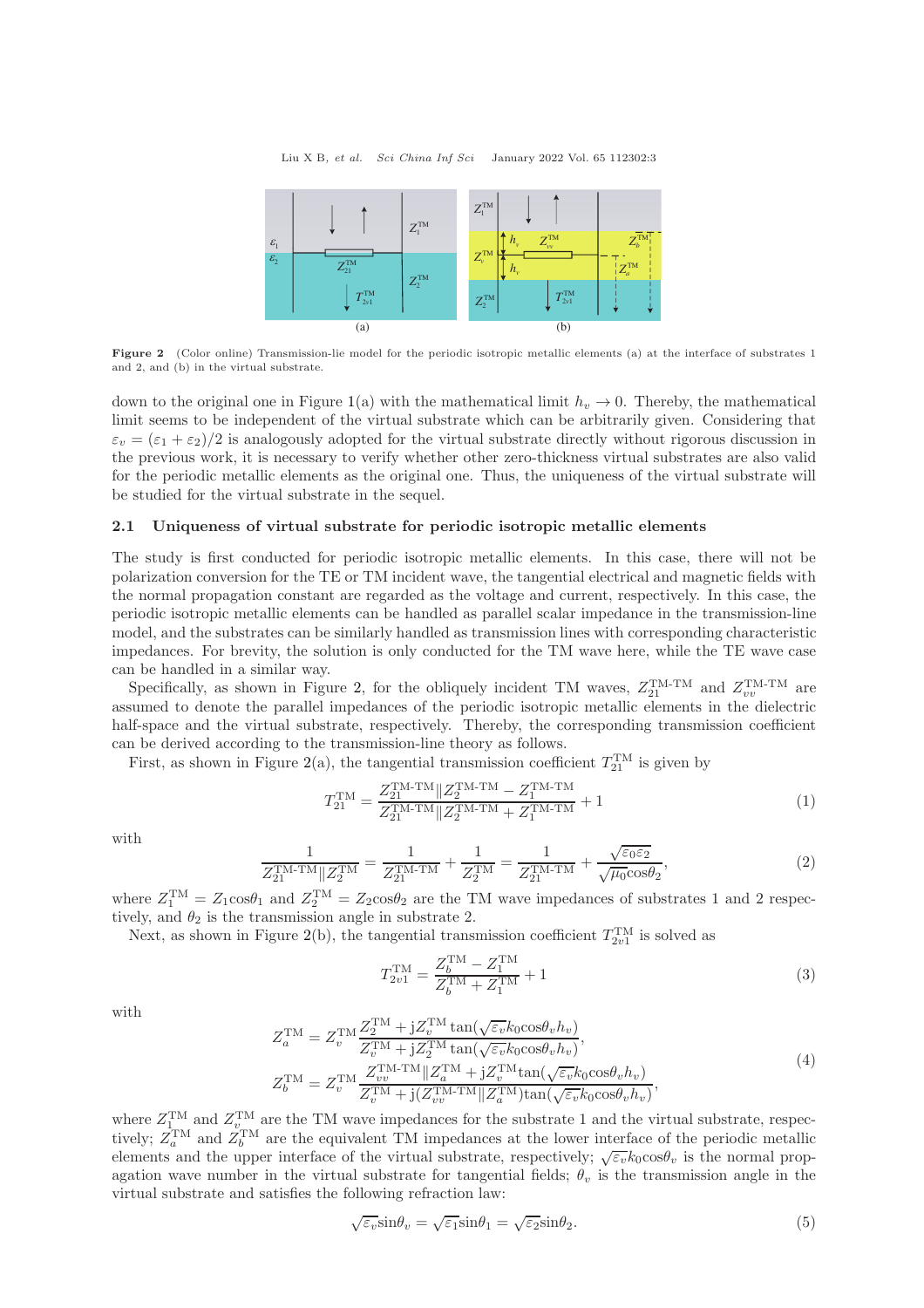Finally, in order to turn the updated model in Figure  $2(b)$  $2(b)$  to the original one in Figure  $2(a)$ , the thickness  $2h_v$  of the virtual substrate is required to be close to zero. In this case,  $T_{2v1}^{\text{TM}}$  will satisfy the following equation:

$$
\lim_{h_v \to 0} T_{2v1}^{\text{TM}} = \frac{Z_{vv}^{\text{TM-TM}} \| Z_2^{\text{TM}} - Z_1^{\text{TM}}}{Z_{vv}^{\text{TM-TM}} \| Z_2^{\text{TM}} + Z_1^{\text{TM}}} + 1.
$$
\n(6)

By comparing (6) and (1), the following relationship can be deduced easily:

$$
Z_{21}^{\text{TM-TM}} = Z_{vv}^{\text{TM-TM}}, \quad T_{21}^{\text{TM}} = \lim_{h_v \to 0} T_{2v1}^{\text{TM}}.
$$
 (7)

Similarly, the corresponding relationship for the TE wave is given as follows:

$$
Z_{21}^{\text{TE-TE}} = Z_{vv}^{\text{TE-TE}}, \quad T_{21}^{\text{TE}} = \lim_{h_v \to 0} T_{2v1}^{\text{TE}}.
$$
 (8)

Eqs. (7) and (8) can be analyzed from the following two aspects. On one hand, as the thickness of the virtual substrate approaches zero, the periodic metallic elements in Figures [1\(](#page-1-0)a) and (b) share the same reflection (transmission) characteristics. Thereby, the two kinds of scalar impedances are always equal to each other. On the other hand, when the periodic metallic elements are placed at the interface of substrates 1 and 2, the reflection and transmission characteristics represented by  $Z_{21}^{TM-TM}$  and  $Z_{21}^{TE-TE}$ can be determined a priori. However, there is no doubt that  $Z_{vv}$  will vary with the relative permittivity  $\varepsilon_v$  of the virtual substrate. Thus, in order to avoid contradiction, the relative permittivity  $\varepsilon_v$  of the virtual substrate cannot be arbitrarily given, and more importantly, should be unique.

#### 2.2 Uniqueness of virtual substrate for periodic anisotropic metallic elements

After verifying the uniqueness of the virtual substrate for periodic isotropic metallic elements, it remains to solve the problem for periodic anisotropic metallic elements. However, the periodic anisotropic metallic elements cannot be handled as scalar impedance due to potential polarized conversion, so that the traditional transmission-line theory cannot be directly applied to anisotropic metallic elements. In this case, we resort to the tangential network transmission theory to analyze the problem.

First, for the model in Figure [1\(](#page-1-0)a), the tangential transmission matrix  $T_{21}$  is first expressed as the following equation [\[24\]](#page-10-18):

$$
E_{\text{tot}}^{\text{tan}} = T_{21} E_{\text{inc}}^{\text{tan}} = (U - Z_{\parallel,21} I_{21}^{\text{sub}}) t_{21} E_{\text{inc}}^{\text{tan}} \tag{9}
$$

with

$$
t_{21} = \begin{bmatrix} 2Z_2^{\text{TM}}/(Z_2^{\text{TM}} + Z_1^{\text{TM}}) & 0\\ 0 & 2Z_2^{\text{TE}}/(Z_2^{\text{TE}} + Z_1^{\text{TE}}) \end{bmatrix},
$$
  
\n
$$
Z_{\parallel,21} = \begin{bmatrix} Z_1^{\text{TM}} Z_2^{\text{TM}}/(Z_1^{\text{TM}} + Z_2^{\text{TM}}) & 0\\ 0 & Z_1^{\text{TE}} Z_2^{\text{TE}}/(Z_1^{\text{TE}} + Z_2^{\text{TE}}) \end{bmatrix},
$$
\n(10)

where  $E_{\text{tot}}^{\text{tan}}$  and  $E_{\text{inc}}^{\text{tan}}$  are the total and incident tangential electric field at the interface, respectively; U is a two-dimensional unit matrix;  $t_{21}$  is the tangential transmission matrix from the traditional Fresnel's formula;  $I_{21}^{\text{sub}}$  describes the mathematical relationship between the external excited field  $t_{21}E_{\text{inc}}^{\text{tan}}$  and the induced surface current density  $J$ . Further, the total tangential electric field  $E_{\text{tot}}^{\text{tan}}$  can also be related to the induced surface current density  $J$  through the following equations:

$$
E_{\text{tot}}^{\text{tan}} = Z_{21}J = Z_{21}I^{\text{sub}}t_{21}E_{\text{inc}}^{\text{tan}} \tag{11}
$$

with

$$
Z_{21} = \begin{bmatrix} Z_{21}^{\text{TM-TM}} & Z_{21}^{\text{TM-TE}} \\ Z_{21}^{\text{TE-TM}} & Z_{21}^{\text{TE-TE}} \end{bmatrix},
$$
\n(12)

where  $Z_{21}$  is defined as the surface impedance matrix of the periodic metallic elements at the interface. In this case,  $Z_{21}$  completely determines the reflection and transmission characteristics of the periodic metallic elements at the interface. By comparing (9) and (11), the tangential transmission matrix  $T_{21}$ can be rewritten as

$$
T_{21}^{-1} = (Z_{21}I^{\text{sub}}t_{21})^{-1} = t_{21}^{-1}(U + Z_{\parallel, 21}Z_{21}^{-1})
$$
\n(13)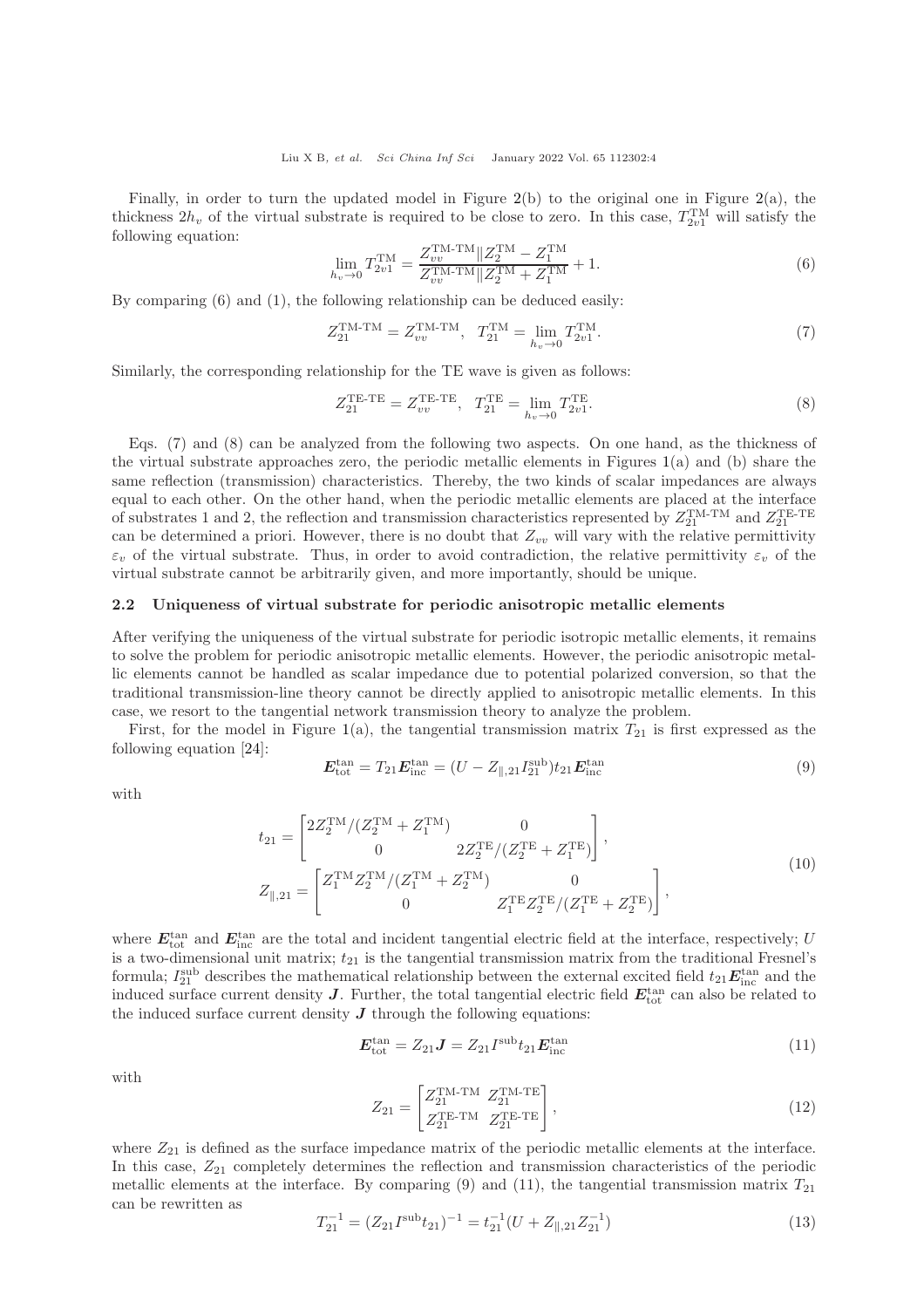with

$$
I_{21}^{\text{sub}} = (Z_{21} + Z_{\parallel, 21})^{-1}.
$$
\n(14)

Eq. (13) establishes the mathematical relationship between the tangential transmission matrix and the surface impedance matrix for periodic anisotropic metallic elements as (1).

Then, for the updated model in Figure [1\(](#page-1-0)b), the metasurface can be regarded as a quad-layer structure with the total tangential transmission matrix  $T_{2v1}$ . As the thickness  $2h_v$  of the virtual substrate approaches zero,  $T_{2v1}$  can be similarly derived according to (13) [\[27\]](#page-10-17). Here, for convenience, the expression of  $T_{2v1}$  can be rewritten as follows:

$$
\lim_{h_v \to 0} 2T_{2v1}^{-1} = U - 2Z_{c,1}Z_{c,v}^{-1} + Z_{c,1}Z_{c,2}^{-1} + 2Z_{c,1}Z_{c,v}^{-1}T_{vv}^{-1}
$$
\n(15)

with

$$
Z_{c,v} = \frac{Z_0}{\sqrt{\varepsilon_v}} \begin{bmatrix} 0 & -\cos\theta_v \\ 1/\cos\theta_v & 0 \end{bmatrix} = \begin{bmatrix} 0 & -Z_v^{\text{TM}} \\ Z_v^{\text{TE}} & 0 \end{bmatrix},\tag{16}
$$

where  $Z_{c,1}$  and  $Z_{c,2}$  are similarly defined as  $Z_{c,v}$ .  $T_{vv}$  is the tangential transmission matrix of the periodic metallic elements in the virtual substrate. Further, the tangential transmission matrix  $T_{vv}$  can also be expressed with the surface impedance matrix as (13)

$$
T_{vv}^{-1} = t_{vv}^{-1}(U + Z_{\parallel, vv} Z_{vv}^{-1}) = U + Z_{\parallel, vv} Z_{vv}^{-1}
$$
\n(17)

with

$$
Z_{\parallel, vv} = \frac{1}{2} \begin{bmatrix} Z_v^{\text{TM}} & 0\\ 0 & Z_v^{\text{TE}} \end{bmatrix}, \quad Z_{vv} = \begin{bmatrix} Z_{vv}^{\text{TM-TM}} & Z_{vv}^{\text{TM-TE}}\\ Z_{vv}^{\text{TE-TM}} & Z_{vv}^{\text{TE-TE}} \end{bmatrix},\tag{18}
$$

where  $Z_{\parallel,vv}$  is defined in a similar way as  $Z_{\parallel,21}$ ;  $Z_{vv}$  is the impedance matrix of the periodic metallic elements in the virtual substrate. In this case, substituting (17) into (15) yields the following equation:

$$
\lim_{h_v \to 0} 2T_{2v1}^{-1} = U + Z_{c,1} Z_{c,2}^{-1} + 2Z_{c,1} Z_{c,v}^{-1} Z_{\parallel, vv} Z_{vv}^{-1}.
$$
\n(19)

Finally, according to the theory, as the thickness of the virtual substrate approaches zero, the total tangential transmission matrix  $T_{2v1}$  also gradually approaches  $T_{21}$ . By comparing (19) and (13), one obtains the following equation:

$$
Z_{21} = Z_{vv}.\tag{20}
$$

Eq. (20) can be regarded as the extension of (6) and (7) to the periodic anisotropic metallic elements. More importantly, it verifies that, in order to make the two models in Figure [1](#page-1-0) share the same reflection (transmission) characteristics, the virtual substrate cannot be arbitrarily given and must satisfy a specific condition. Otherwise,  $Z_{vv}$  will vary with the relative permittivity  $\varepsilon_v$  of the virtual substrate while  $Z_{21}$ keeps unchanged. This will result in contradiction with (20). Thus, the mathematical limit seems to be independent of the virtual substrate, but the virtual substrate is actually unique.

In fact, the phenomenon demonstrates that the boundary condition of the periodic metallic elements determines the way how the mathematical limit approaches the actual physical situation. An example can be used for clarification, i.e., when the Fourier transformation is used to solve the Helmholtz's equation with the Dirac's source, there will be two singularities in the integral path. In this case, the treatment of the two singularities is related to the mathematical limit of the integral path, which will result in different solutions. Although these solutions all satisfy the Helmholtz's equation, only one is the right solution to the problem according to the radiation boundary condition. Thus, the mathematical limit gives an alternative means to approach the actual physical situation, while the actual physical situation determines the way how the mathematical limit approaches it.

## 3 Verification of the proposed theory

According to the theory, the following relationship between  $T_{21}$  and  $T_{vv}$  holds only when the virtual substrate is correctly given

$$
2T_{21}^{-1} = \lim_{h_v \to 0} 2T_{2v1}^{-1} = U - 2Z_{c,1}Z_{c,v}^{-1} + Z_{c,1}Z_{c,2}^{-1} + 2Z_{c,1}Z_{c,v}^{-1}T_{vv}^{-1}.
$$
\n(21)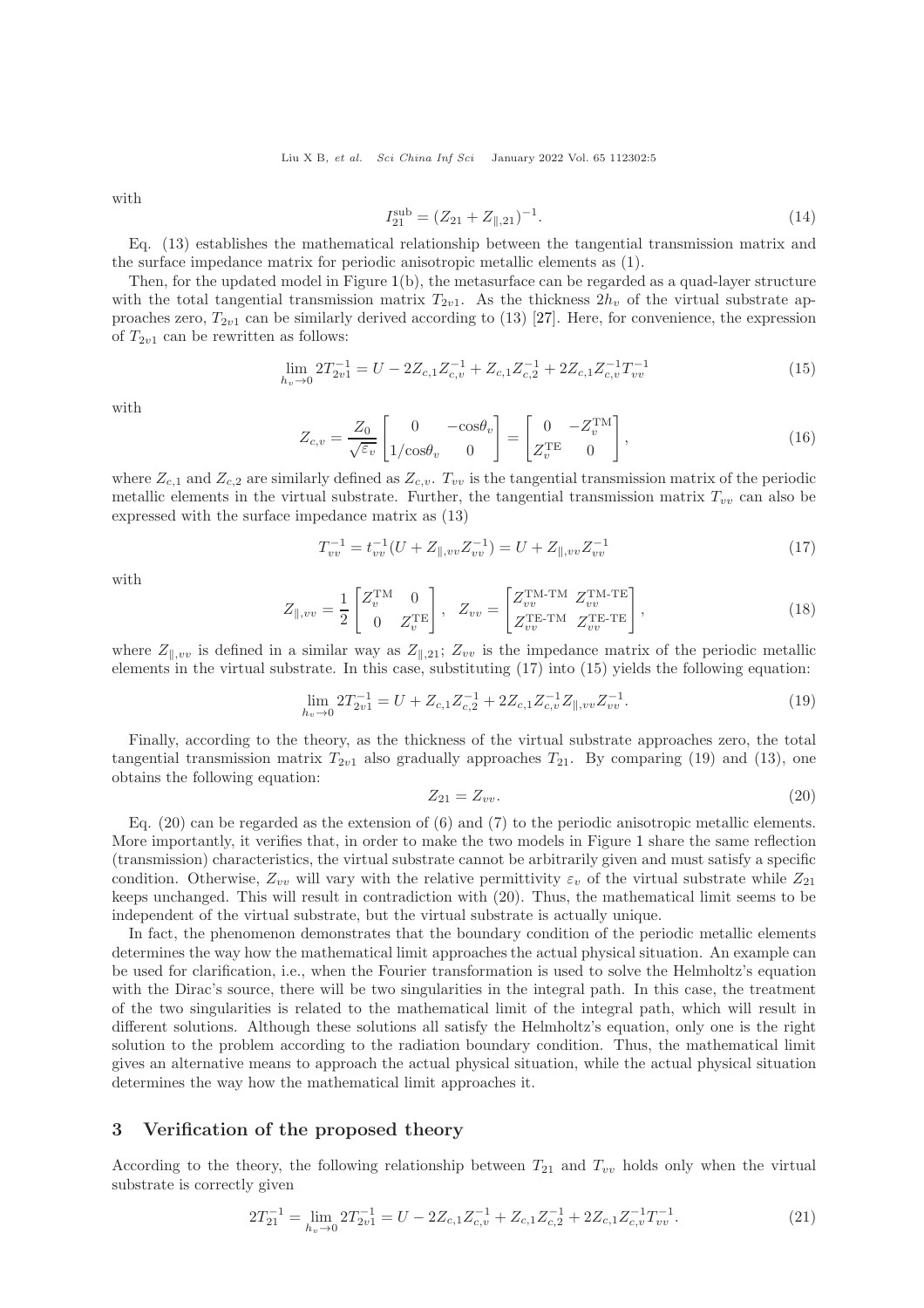<span id="page-5-0"></span>

**Figure 3** (Color online) Oblique incidence on the periodic metallic elements (a) in the virtual substrate with  $\varepsilon_v = (\varepsilon_1 + \varepsilon_2)/2$ , and (b) in the virtual substrate with  $\varepsilon_v = \varepsilon_2$ .

When  $T_{21}$  is given a prior,  $T_{vv}$  can be analytically calculated as (21) or obtained via numerical simulation. However, when the virtual substrate is not correctly given, there will be an inevitable deviation between the theoretical and simulated  $T_{vv}$ . Thus, the verification will be conducted for  $T_{vv}$  in terms of two different virtual substrates.

First,  $T_{21}$  can be derived from the high frequency structure simulator (HFSS) software simulation, as shown in Figure  $1(a)$  $1(a)$ . Considering that the simulated transmission matrix becomes invalid due to the existence of radiation boundary condition, the tangential transmission matrix  $T_{21}$  can be derived as follows:

$$
T_{21} = R_{21} + U \tag{22}
$$

with

$$
R_{21} = \begin{bmatrix} R_{21}^{11} & R_{21}^{12} \\ R_{21}^{21} & R_{21}^{22} \end{bmatrix} = \begin{bmatrix} R_{21}^{TM-TM} & R_{21}^{TM-TE}\cos\theta_1 \\ R_{21}^{TE-TM}\cos\theta_1 & R_{21}^{TE-TE} \end{bmatrix},
$$
(23)

where  $R_{21}$  is the tangential reflection matrix at the interface;  $R_{21}^{TM-TM}$ ,  $R_{21}^{TM-TE}$ ,  $R_{21}^{TE-TM}$ , and  $R_{21}^{TE-TE}$ are the simulated reflection coefficients; Eq. (22) is required by the continuity of tangential electrical fields.

Then, based on the theoretically derived  $T_{21}$ , the theoretical  $T_{vv}$  can be solved through (21). For the convenience of comparison, the theoretical  $T_{vv}$  is converted into the corresponding reflection matrix R as follows:

$$
R = \begin{bmatrix} R_{vv}^{\text{TM-TM}} & R_{vv}^{\text{TM-TE}} \\ R_{vv}^{\text{TE-TM}} & R_{vv}^{\text{TE-TE}} \end{bmatrix} = \begin{bmatrix} R_{vv}^{11} & R_{vv}^{12}/\cos\theta_v \\ R_{vv}^{21}\cos\theta_v & R_{vv}^{22} \end{bmatrix}
$$
(24)

with

$$
R_{vv} = \begin{bmatrix} R_{vv}^{11} & R_{vv}^{12} \\ R_{vv}^{21} & R_{vv}^{22} \end{bmatrix} = T_{vv} - U,
$$
\n(25)

where  $R_{vv}$  is the tangential reflection matrix in the virtual substrate;  $R_{vv}^{\text{TM-TM}}$ ,  $R_{vv}^{\text{TM-TE}}$ ,  $R_{vv}^{\text{TE-TM}}$ , and  $R_{vv}^{\text{TE-TE}}$  are the reflection coefficients in the virtual substrate.

Besides,  $R(T_{vv})$  can also be obtained by simulating the periodic metallic elements in two different virtual substrates. As shown in Figure [3,](#page-5-0) the first kind of virtual substrate is analogously fixed with  $\varepsilon_v = (\varepsilon_1 + \varepsilon_2)/2$  in [\[27\]](#page-10-17), while the second kind of virtual substrate is arbitrarily selected with  $\varepsilon_v = \varepsilon_2$ . Finally, by comparing the consistency between the theoretical and simulated  $R$  in terms of the two different virtual substrates, we can verify the uniqueness of the virtual substrate.

#### 3.1 Periodic isotropic metallic elements

Figure [4](#page-6-0) shows an isotropic metallic element (i.e., unit cell) that will be used for the verification. The geometric parameters of the unit cell are fixed as  $p = 4.5$  mm,  $d = 1.8$  mm, and  $q = 0.2$  mm. According to the above discussion, the periodic metallic elements are first simulated to obtain the tangential transmission matrix  $T_{21}$ . In the HFSS simulation, the x- and y-directed boundaries of the unit cell are set to be periodic; the TE and TM waves obliquely impinge on the periodic isotropic metallic elements. For convenience and without loss of generality, substrate 1 is set as air ( $\varepsilon_1 = 1$ ). After determining  $T_{21}$ , the theoretical R  $(T_{vv})$  can be directly solved through (21) and (24), and the simulated R  $(T_{vv})$  can be obtained similarly as  $T_{21}$  for the periodic metallic elements in the virtual substrate.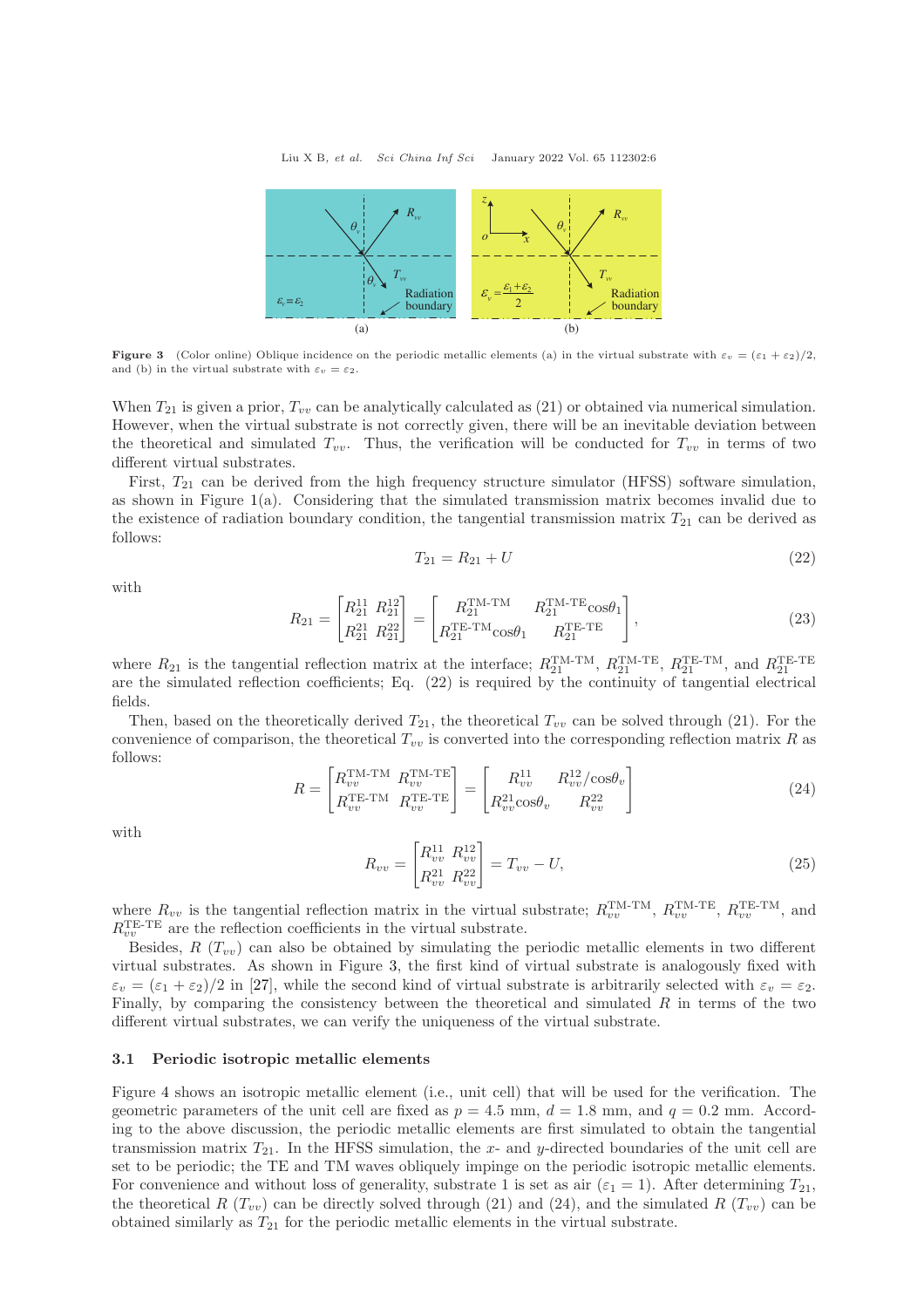<span id="page-6-0"></span>

**Figure 4** (Color online) Periodic isotropic metallic elements (a) in the virtual substrate with  $\varepsilon_v = (\varepsilon_1 + \varepsilon_2)/2$ , and (b) in the virtual substrate with  $\varepsilon_v = \varepsilon_2$ .

<span id="page-6-1"></span>

Figure 5 (Color online) Theoretical and simulated reflection coefficients for the virtual substrate with relative permittivity of  $\varepsilon_v = (\varepsilon_1 + \varepsilon_2)/2$ : (a)–(d) at normal incidence with varying substrate 2 and (e)–(h) at oblique incidence with fixed substrate 2.

When the relative permittivity of the virtual substrate is set as  $\varepsilon_v = (\varepsilon_1 + \varepsilon_2)/2 = (1 + \varepsilon_2)/2$ , Figure [5](#page-6-1) shows the theoretical and simulated  $R$  for the periodic isotropic metallic elements in the virtual substrate. Due to the symmetry of the unit cell, only the co-polarized reflection coefficients are plotted in each figure. In Figures [5\(](#page-6-1)a)–(d), when the incidence angle  $\theta_1$  is set as 0° and the relative permittivity  $\varepsilon_2$  varies from 3.5 to 8.3, the theoretical results match well to the simulated ones. Further, in Figures  $5(e)$  $5(e)$ –(h), when the relative permittivity  $\varepsilon_2$  is set as 4.6 and incidence angle  $\theta_1$  varies from 20° to 80°, there is still good consistency between the theoretical and simulated R. Thus, the theoretical results match well to the simulated ones in the case of  $\varepsilon_v = (\varepsilon_1 + \varepsilon_2)/2 = (1 + \varepsilon_2)/2$  for arbitrary relative permittivity  $\varepsilon_2$  and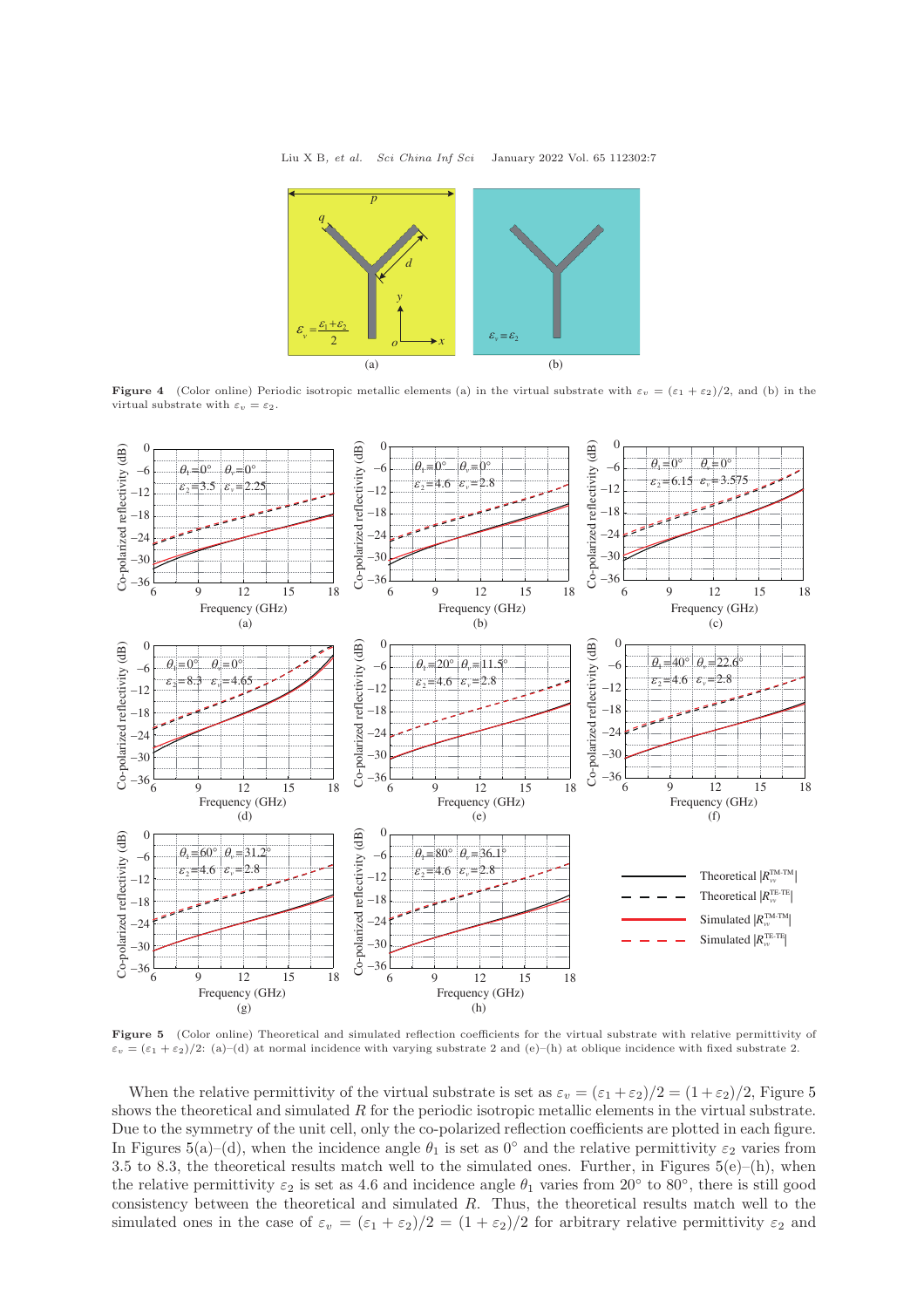<span id="page-7-0"></span>

Figure 6 (Color online) Theoretical and simulated reflection coefficients for the virtual substrate with the relative permittivity of  $\varepsilon_v = \varepsilon_2$ : (a)–(d) at normal incidence with varying substrate 2 and (e)–(h) at oblique incidence with fixed substrate 2.

incidence angle  $\theta_1$ .

As the above discussion, in order to verify the uniqueness of the virtual substrate, more simulations are made for comparisons, as shown in Figure [6.](#page-7-0) In these simulations, the relative permittivity of the virtual substrate is fixed as  $\varepsilon_v = \varepsilon_2$ . It can be observed that, no matter how the relative permittivity  $\varepsilon_2$  and incident angle  $\theta_1$  change, the theoretical results significantly deviate from the simulated ones. The main reason is that the updated model with the virtual substrate of  $\varepsilon_v = \varepsilon_2$  cannot provide the same boundary condition for the periodic metallic elements as the original model. Thus, these simulations support the proposed theory that the virtual substrate should be unique for the periodic isotropic metallic elements.

#### 3.2 Periodic anisotropic metallic elements

After verifying the proposed theory for the periodic isotropic metallic elements, the case of the periodic anisotropic metallic elements remains to be validated. As shown in Figure [7,](#page-8-0) the designed unit cell is composed of double L-shaped metallic elements with the geometric parameters  $p = 4.5$  mm,  $d = 1.8$  mm, and  $q = 0.2$  mm. As before, the HFSS software is adopted to simulate the tangential transmission matrix  $T_{21}$ . In the simulation, the substrate 1 is still fixed as air ( $\varepsilon_1 = 1$ ) while the substrate 2 is variable. After deriving the theoretical R  $(T_{vv})$  from  $T_{21}$ , similar simulation will be conducted to solve R  $(T_{vv})$  for the periodic anisotropic metallic elements in two different virtual substrates. By comparing the theoretical and simulated  $R$  in terms of different virtual substrates, it can be used to determine whether the proposed theory is correct.

Figure [8](#page-8-1) shows the theoretical and simulated R for the periodic anisotropic metallic elements in the virtual substrate with a relative permittivity of  $\varepsilon_v = (\varepsilon_1 + \varepsilon_2)/2 = (1 + \varepsilon_2)/2$ . Owing to the anisotropy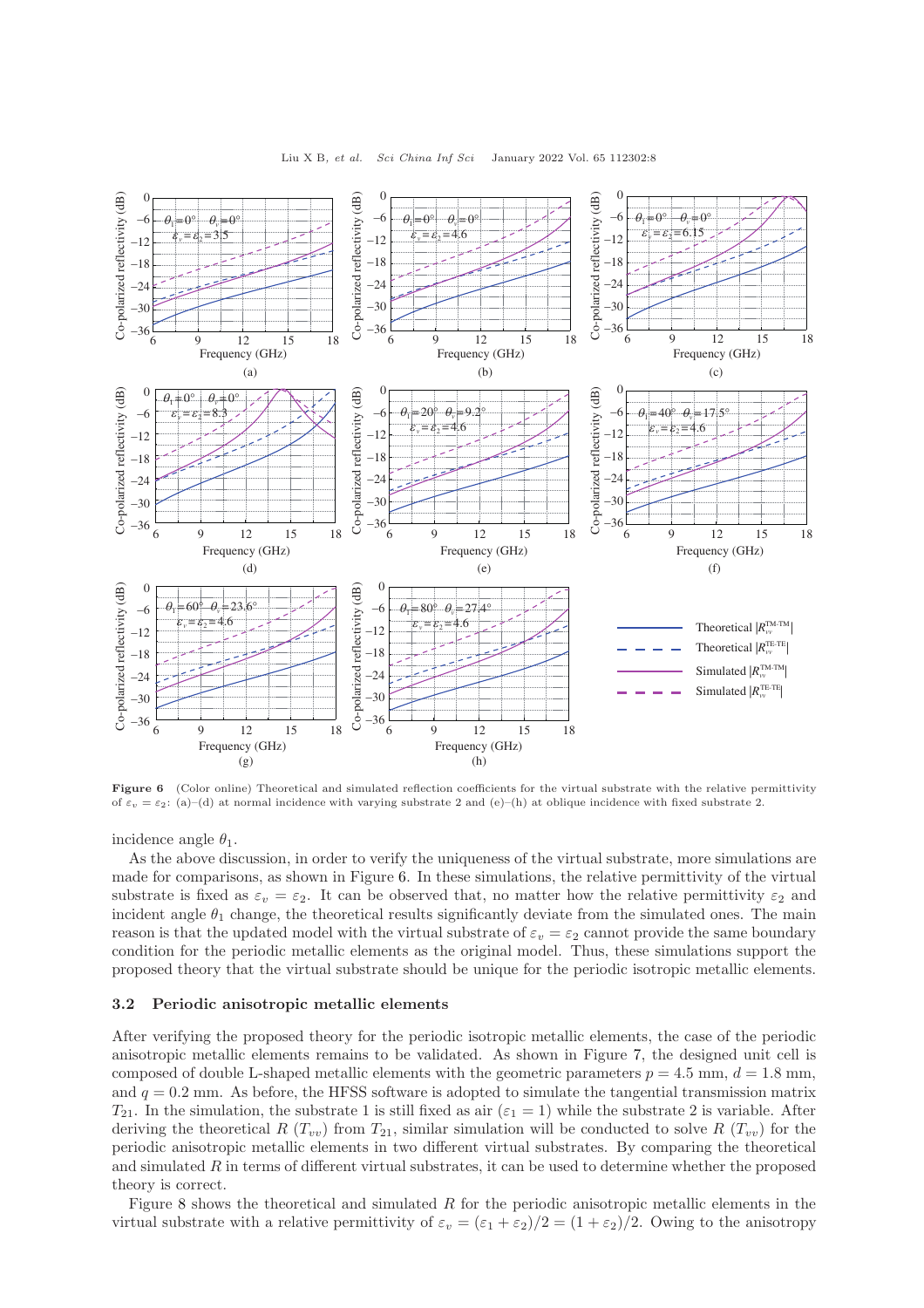<span id="page-8-0"></span>

**Figure 7** (Color online) Periodic anisotropic metallic elements (a) in the virtual substrate with  $\varepsilon_v = (\varepsilon_1 + \varepsilon_2)/2$ , and (b) in the virtual substrate with  $\varepsilon_v = \varepsilon_2$ .

<span id="page-8-1"></span>

Figure 8 (Color online) Theoretical and simulated reflection coefficients for the virtual substrate with relative permittivity of  $\varepsilon_v = (\varepsilon_1 + \varepsilon_2)/2$ : (a)–(d) at normal incidence with varying substrate 2 and (e)–(h) at oblique incidence with fixed substrate 2.

of the metallic elements, the cross-polarized reflection coefficients are no longer equal to zero and satisfy the relationship  $R_{vv}^{\text{TM-TE}} = R_{vv}^{\text{TE-TM}}$ . This is verified by the theory as well as simulation. Similarly, the incidence angle  $\theta_1$  is set as  $0^\circ$  and the relative permittivity  $\varepsilon_2$  varies in Figures [8\(](#page-8-1)a)–(d), while the relative permittivity  $\varepsilon_2$  is set as 6.15 and the incidence angle  $\theta_1$  varies in Figures [8\(](#page-8-1)e)–(h). In this case, the theoretical results always match well with the simulated ones, regardless of the relative permittivity  $\varepsilon_2$  and incidence angle  $\theta_1$ . Thus, it can be concluded that  $(\varepsilon_1 + \varepsilon_2)/2$  should be very close to the accurate relative permittivity  $\varepsilon_v$  of the virtual substrate (Note that, due to the complexity of the metallic elements, it is hard to solve the exact relative permittivity of the virtual substrate which may depend on the actual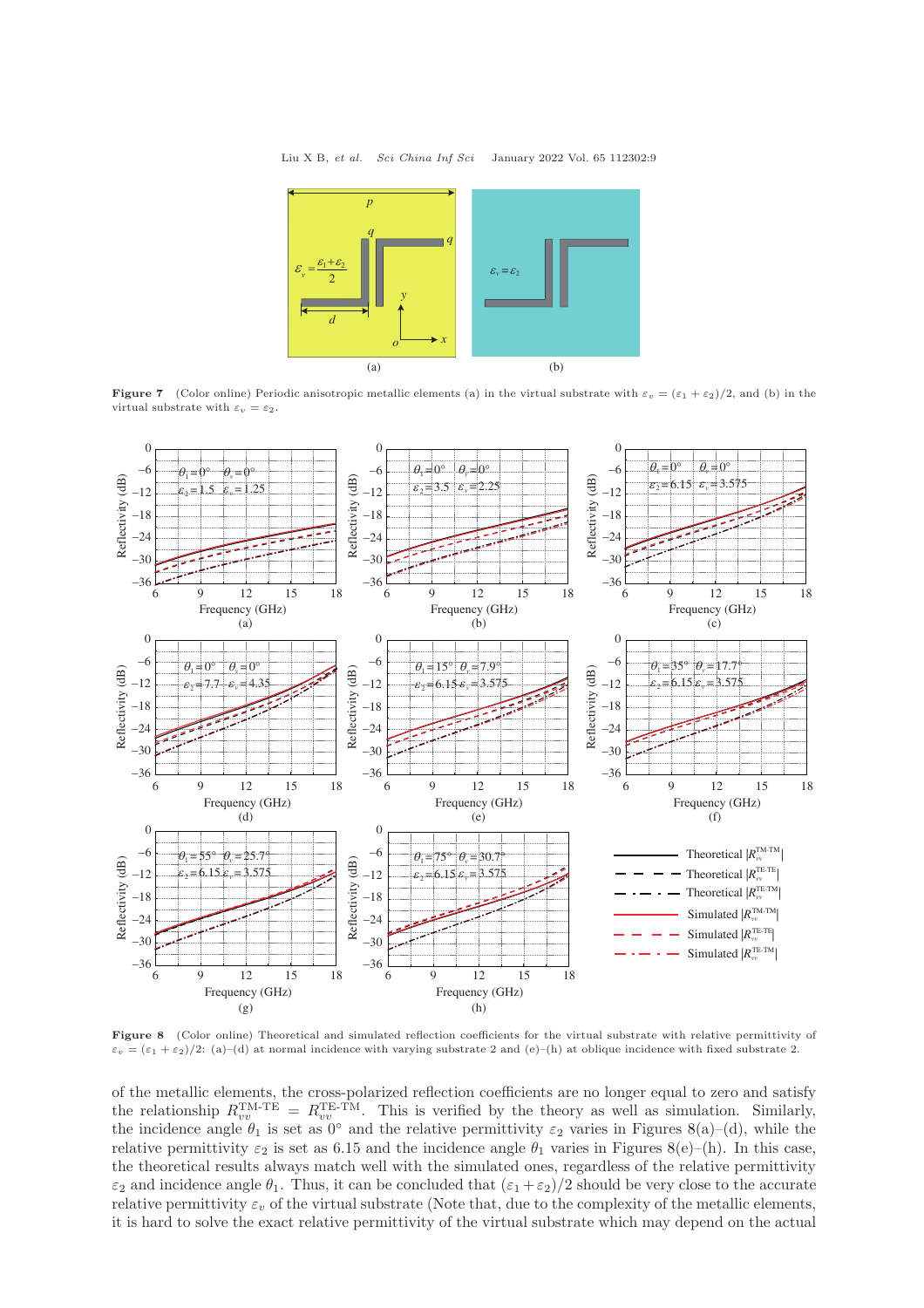<span id="page-9-0"></span>

Figure 9 (Color online) Theoretical and simulated reflection coefficients for the virtual substrate with relative permittivity of  $\varepsilon_v = \varepsilon_2$ : (a)–(d) at normal incidence with varying substrate 2 and (e)–(h) at oblique incidence with fixed substrate 2.

metallic elements).

Finally, for comparison, Figure [9](#page-9-0) shows the theoretical and simulated R with a permittivity of  $\varepsilon_v$  =  $\varepsilon_2$ . As expected, the theoretical results deviate from the simulated ones. For example, as shown in Figure [9\(](#page-9-0)a), when  $\varepsilon_2$  is set as 1.5, there is an obvious difference between the theoretical and simulated results. The inconsistency further increases the credibility of the proposed theory for the uniqueness of virtual substrate. Only when the virtual substrate is given with specific relative permittivity, the updated model can be the same as the original one. Thus, it can be concluded that the virtual substrate is not only a mathematical limit means for the periodic metallic elements, but also has obvious physical meaning for the boundary condition.

## 4 Conclusion

In conclusion, the uniqueness of the zero-thickness virtual substrate is verified for periodic metallic elements in a dielectric half-space. When the zero-thickness virtual substrate is introduced at the interface of the periodic metallic elements, the updated model seems always to boil down to the original one, regardless of the relative permittivity of the virtual substrate. In order to verify whether an arbitrary virtual substrate holds, the traditional transmission line model and the tangential network transmission theory are adopted to verify the uniqueness of the zero-thickness virtual substrate for periodic isotropic and anisotropic metallic elements, respectively. The phenomenon can be interpreted as follows: the mathematical limit gives an alternative means to approach the actual physical situation, but the actual physical situation determines the way how the mathematical limit approaches it. Finally, for comparison,